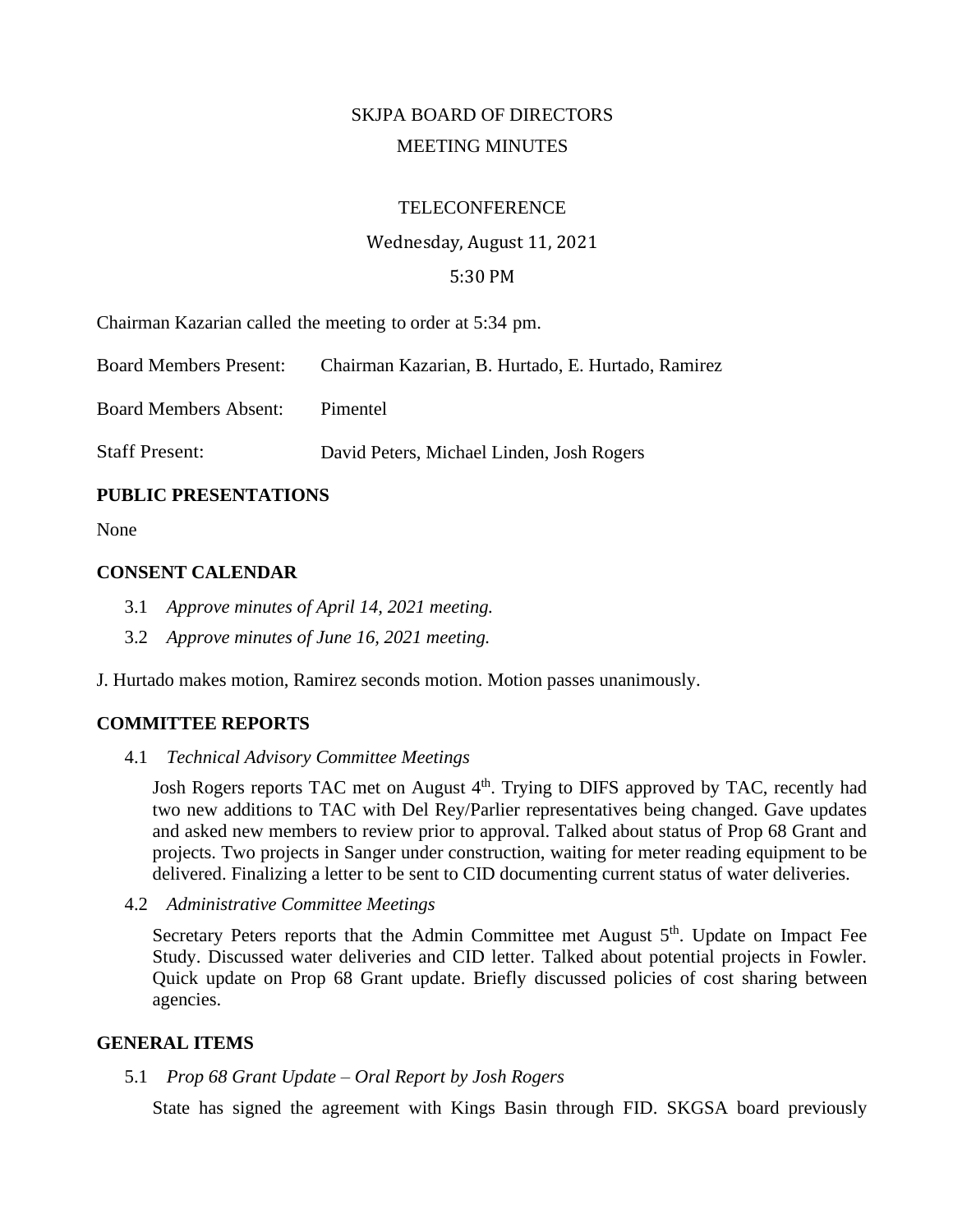authorized signature of a sub-agreement with FID to administer the grant. FID will apply on behalf of the entire basin for several projects. Moving forward any expenditures will be eligible for reimbursement.

Received review comments of appraisal on the land from the state. A couple of the comments requested clarification regarding City of Sanger's zoning and proposed land use. City of Sanger provided letter to property owner clarifying these items to be addressed in a revised appraisal. Once the revised appraisal is received, and both the state and SKGSA agree that comments have been addressed, the state will review the appraisal as the third party. Surveys for the property have already been scheduled.

## 5.2 *2022 Water Allocation and Projects – Oral Report by David Peters*

On August  $6<sup>th</sup>$  a letter was sent to Phil Desotoff at CID, outlining water transfers for 2020 (should have received 1,000 acre-feet), 2021 (should have received 2,000 acre-feet), and what will occur in 2022 (3,000 acre-feet). The missed amounts will roll over and it is possible for SKGSA to receive 6,000 acre-feet in 2022. The letter was sent to requested a meeting with Mr. Desotoff to dicuss new projects in order to be able to accept that volume of water. Received a confirmation email that the letter was received. These projects will be developed in fall and constructed in spring and brought before board for consideration. Through a cost sharing policy, various agencies would ask the board support the project and commit to reimbursing each agency for the development and construction of these projects.

Member Ramirez poses the question about the potential for another drought year and whether the water amounts will continue to roll over and accumulate? Secretary Peters mentions these are all questions he will discuss with Mr. Desotoff at the requested meeting.

5.3 *Consider Renewal of Lozano Smith Contract & Authorize Chairman to Sign Agreement on Behalf of SKGSA – Oral Report by David Peters*

Secretary Peters asks that the board continue this item to the next meeting. Lozano Smith has been GSA council since inception. Very vital in forming GSA and been a great partner so far. Staff would support renewing the contract.

Council Linden updates staff about changes in new contract. The only material change is a new fee schedule which increases the hourly rate from \$200/hour to \$210/hour until the end of 2021, at which time it will increase to \$220/hour.

5.4 *Consider Insurance Proposal from Golden State Risk Management Authority & Authorize Staff to Bind Coverage*

Insurance provides \$50mil worth of coverage. Staff believes is it important to have insurance coverage. Also, a part of the grant agreement. Staff has reviewed it. Annual coverage is \$2,500 per year, and the prorated amount for September-December would be \$2,075. Secretary Peters would recommend board to approve and authorize the Chairman to bind coverage.

Member Hurtado asks if any other proposals were received. Counsel Linden states the biggest initial concern was finding a policy that covered the acquisition of the property. After some discussion with TAC Chair Rogers, it was decided that a general liability policy would be needed. Counsel Linden spoke with both Alliant and Risk Management Authority (RMA). After discussions with both agencies, it was decided that a general liability policy with RMA would be the best course of action as they also represent a few other small JPA type agencies.